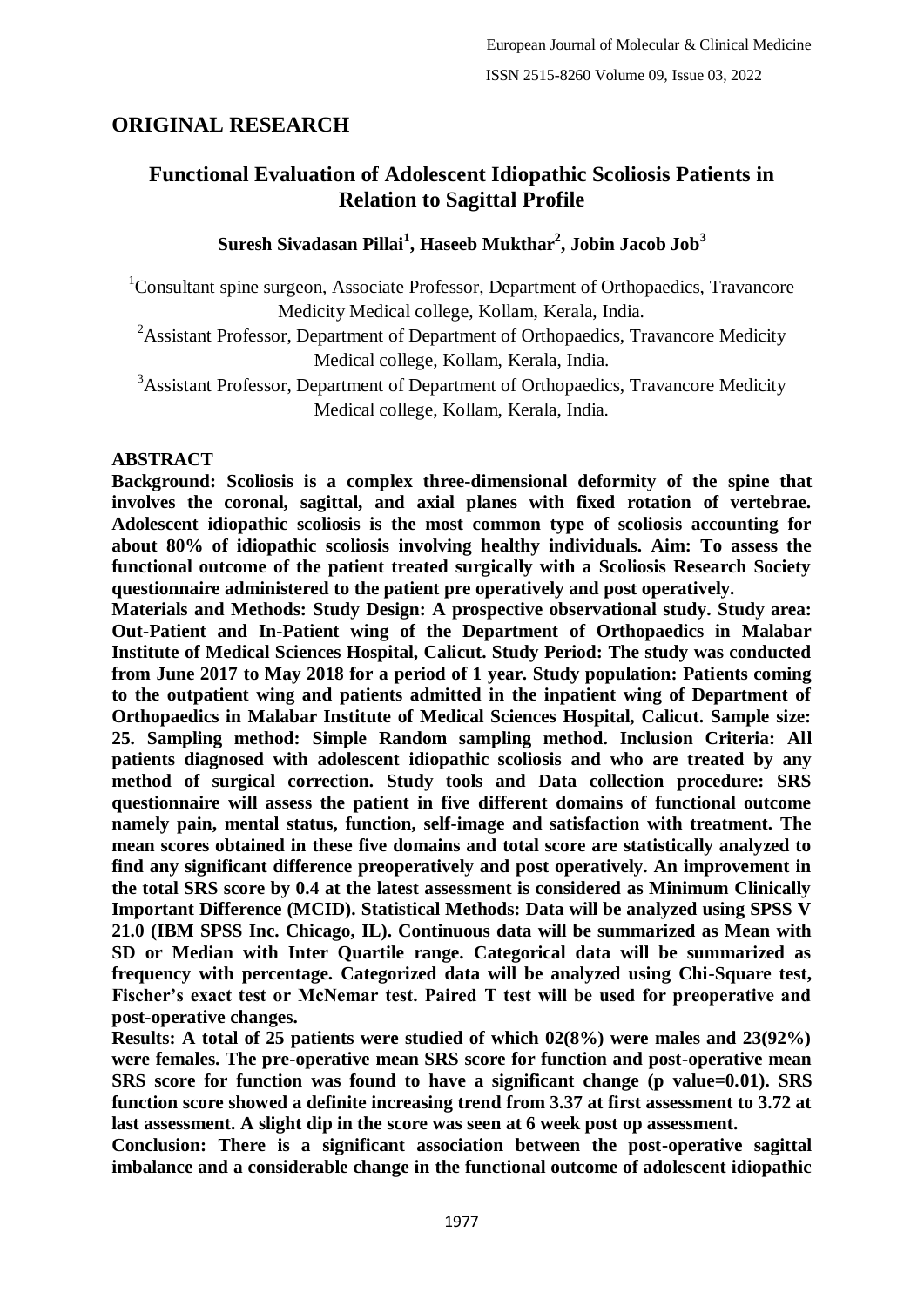**scoliosis patients treated surgically. Recreating a good sagittal balance postoperatively is of utmost importance. Hence the poor functional outcome in adolescent idiopathic scoliosis patients treated surgically could possibly be because of the attainment of inadequate sagittal profile also.**

**Keywords: Sagittal Imbalance, Adolescent Idiopathic Scoliosis, Scoliosis Research Society Score.**

**Corresponding Author:**Dr.Suresh Sivadasan Pillai, Consultant spine surgeon, Associate Professor, Department of Orthopaedics, Travancore Medicity Medical college, Kollam, Kerala, India.Email Id: sureshorth@gmail.com

#### **INTRODUCTION**

Scoliosis is a complex three dimensional deformity of the spine that involves the coronal, sagittal, and axial planes with fixed rotation of vertebrae.<sup>[1]</sup> Adolescent idiopathic scoliosis is the most common type of scoliosis accounting for about 80% of idiopathic scoliosis involving healthy individuals.<sup>[2]</sup> Adolescent idiopathic scoliosis, as the name suggests is scoliosis of unknown etiology seen in adolescents between age 10 and skeletal maturity. The prevalence of adolescent idiopathic scoliosis has been estimated to be 5%.<sup>[3]</sup> A female preponderance is noted and thoracic curves are more common than lumbar curves. Most commonly used surgical correction method for adolescent idiopathic scoliosis is posterior instrumentation and fusion.

It is shown that scoliosis causes mental dysfunction and psychological problems involving both the patient and the family.<sup>[4,5]</sup> Surgical correction definitely improves the cosmetic appearance. But the improvement in functional outcome is still being weighed with the complications involved in surgical correction.

A satisfactory treatment of adolescent idiopathic scoliosis means a maximum possible correction in the coronal plane, in addition to adequate restoration of the sagittal spinal alignment and vertebral rotation. The need for a coronal plane correction was long known. The importance of sagittal plane changes that need to be corrected for a satisfactory outcome is a recent event in scoliosis correction.

Sagittal balance reflects a shape of the spine that allows it to keep the stable standing position with minimum expenditure of muscle effort.<sup>[6]</sup> Normal sagittal spinal balance is a result of mutual articulation of the pelvis and the spine in the sagittal plane. A normal thoracic spine should exhibit kyphosis while the lumbar spine should be in lordosis, although the degrees may vary significantly in the healthy population. The main purpose of these lordotic and kyphotic spine segments is to balance the head, and maintain a horizontal gaze, over the pelvis in an energy-efficient position allowing the C7 plumb line, a vertical line drawn from the centre of the C7 vertebral body, to pass within a few millimetres of the posterior-superior corner of S1.<sup>[7]</sup>

It depends on the interaction of several factors like bone, discs, ligaments, mechanical factors, muscle strength and resistance, and compensatory ability, the alteration of any of these leading to sagittal imbalance. Recent research has recognized the importance of sagittal balance in normal and pathological states. Sagittal balance is shown to be the most important and reliable radiographic predictor of clinical health status in the adult patient presenting with spinal deformity. The pelvic state may be altered after posterior fusion of curves in idiopathic scoliosis.<sup>[8]</sup>

#### **Aim:**

To assess the functional outcome of the patient treated surgically with a Scoliosis Research Society questionnaire administered to the patient pre operatively and post operatively.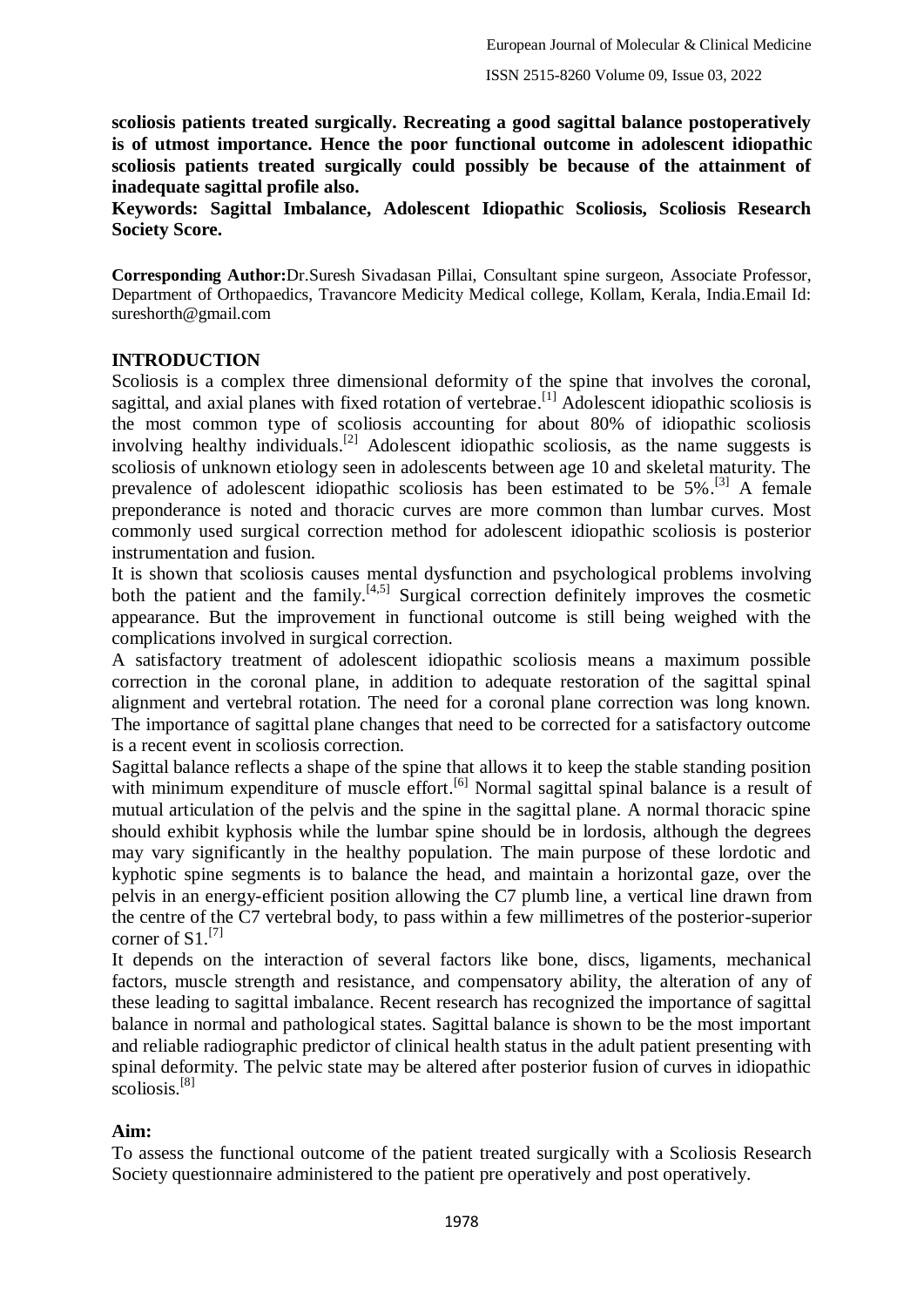#### **MATERIALS & METHODS**

**Study Design:** A prospective observational study.

**Study area:** Out-Patient and In-Patient wing of the Department of Orthopaedics in Malabar Institute of Medical Sciences Hospital, Calicut.

**Study Period:** The study was conducted from June 2017 to May 2018 for a period of 1 year. **Study population:** Patients coming to the outpatient wing and patients admitted in the inpatient wing of Department of Orthopaedics in Malabar Institute of Medical Sciences Hospital, Calicut.

#### **Sample size:** 25

**Sample size calculations:** Sample size is calculated using the formula,  $n = 4PO/L2$ . Where P is the prevalence of adolescent idiopathic scoliosis.  $Q = 100-P$ . And L is allowable error. A previous study has shown that the overall prevalence of adolescent idiopathic scoliosis is 5%. (Konieczny MR, Senyurt H, Krauspe R. Epidemiology of adolescent idiopathic scoliosis. Journal of children's orthopaedics. 2013 Feb 1;7(1):3-9.(3))Taking this into consideration we expect the P value to be 5. Hence a sample size of 19 is required at  $L=10\%$ . Considering a lost to follow up of 30% a sample size of 25 is required.

**Sampling method:** Simple Random sampling method.

#### **Inclusion Criteria:**

All patients diagnosed with adolescent idiopathic scoliosis and who are treated by any method of surgical correction.

#### **Exclusion Criteria:**

- 1. Patients with any congenital bony anomalies or mass lesions of the spine
- 2. Patients who had undergone any previous spine surgeries
- 3. Patients with history of fractures in the spine
- 4. Patients with listhesis in the x-ray
- 5. Patients with neuromuscular, syndromic, or metabolic diseases
- 6. Patients with any other spinal disorder along with adolescent idiopathic scoliosis
- 7. Patients who are not willing to be part of the study.

**Ethical consideration:** Institutional Ethical committee permission was taken prior to the commencement of the study.

**Study tools and Data collection procedure:** A patient who is diagnosed to have adolescent idiopathic scoliosis and is being planned for surgical correction will be requested to fill the Scoliosis Research Society version 30 Questionnaire (SRS 30) after explaining in detail and obtaining proper consent. Post operatively when patient is reviewed on OP basis also the questionnaire will be administered at 6weeks, 3months and 6 months. The questionnaire has got 30 questions, each of which are assigned a score ranging from 1-5 where 1 is worst and 5 is best as per the scoring guide recommended by SRS.

SRS questionnaire will assess the patient in five different domains of functional outcome namely pain, mental status, function, self-image and satisfaction with treatment. The mean scores obtained in these five domains and total score are statistically analyzed to find any significant difference preoperatively and post operatively. An improvement in the total SRS score by 0.4 at the latest assessment is considered as Minimum Clinically Important Difference (MCID).<sup>[9,10]</sup>

Patients are to be assessed preoperatively and again post operatively at 6 weeks, 3 months and 6 months with Scoliosis Research Society 30 questionnaire. Patient is administered the printed copy of the questionnaire in multiple choice questions format and asked to mark their response. Mean scores for five different domains namely pain, function, self-image, mental status and satisfaction with management and total score is calculated and interpreted.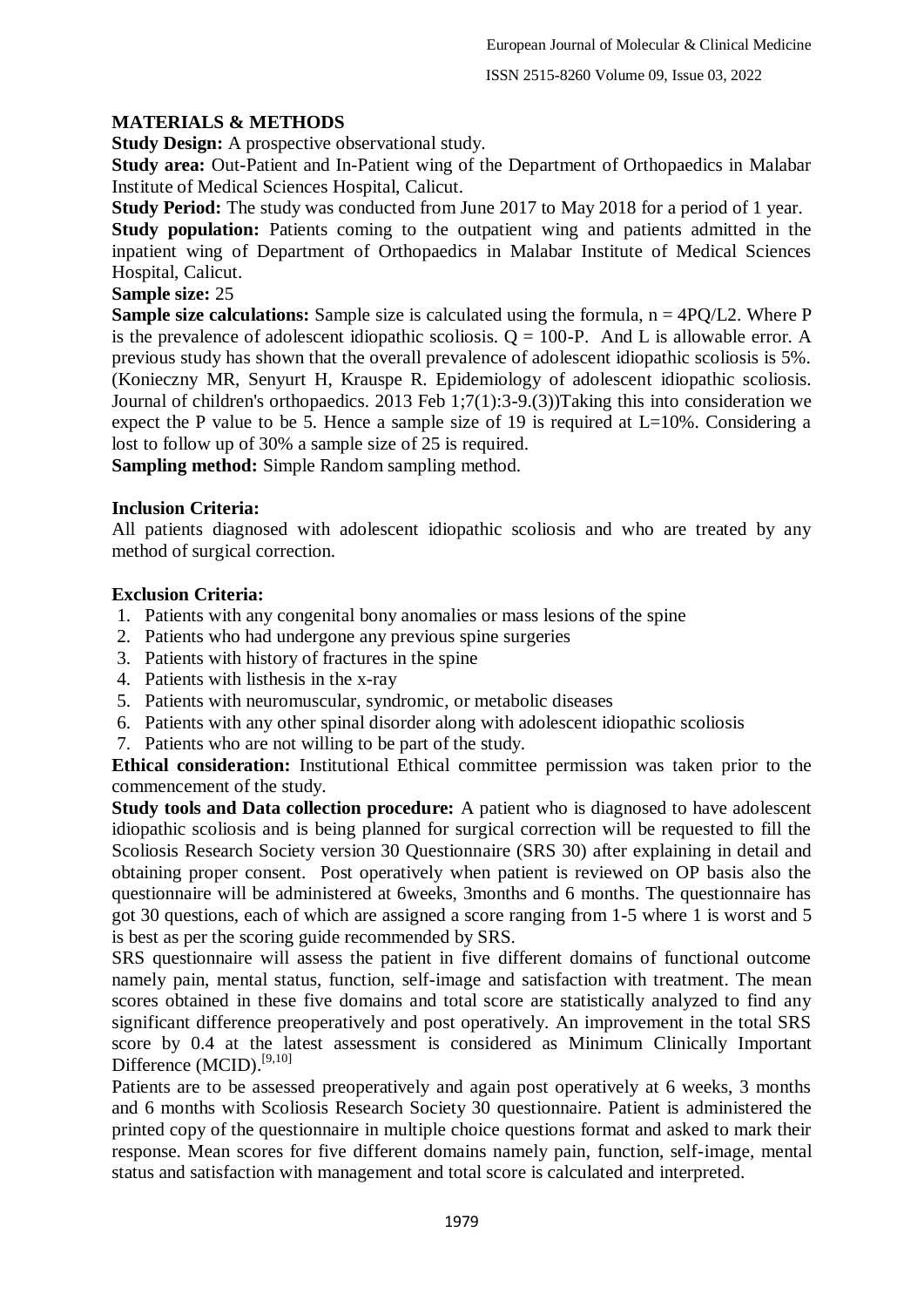#### **Statistical Methods:**

Data will be analyzed using SPSS V 21.0 (IBM SPSS Inc. Chicago, IL). Continuous data will be summarized as Mean with SD or Median with Inter Quartile range. Categorical data will be summarized as frequency with percentage. Categorized data will be analyzed using Chi-Square test, Fischer's exact test or McNemar test. Paired T test will be used for preoperative and post-operative changes. Continuous data from the same person at different points of time will be tested using one-way repeated measure ANOVA or Kruskall-Wallies test. For all tests p value less than 0.05 will be considered as statistically significant.

# **RESULTS**

| Table 1: Sex distribution in the study population |           |                   |  |  |
|---------------------------------------------------|-----------|-------------------|--|--|
| <b>Gender</b>                                     | Frequency | <b>Percentage</b> |  |  |
| Males                                             |           | 8%                |  |  |
| Females                                           |           | 92%               |  |  |
| Total                                             | າ -<br>۷  | 100%              |  |  |

#### **Table 1: Sex distribution in the study population**

A total of 25 patients were studied of which 02(8%) were males and 23(92%) were females.

#### **Table 2: Age distribution in the study population**

|           | Age   |
|-----------|-------|
| Mean      | 15.12 |
| <b>SD</b> | 2.33  |
| Minimum   |       |
| Maximum   | 19    |

The average age of the study participants is  $15.12 \pm 2.33$ . The ages ranged from 11 to 19.

#### Scoliosis Research Society Score (SRS 30) **SRS 30 Total Score**

#### **Table 3: Descriptive statistics of SRS 30 Total Score**

|                           | <b>Pre op</b> | <b>6weeks Post op</b> | 3 Month Post op | <b>6 Month Postop</b> |
|---------------------------|---------------|-----------------------|-----------------|-----------------------|
| Mean                      | 3.54          | 3.56                  | 3.76            | 3.77                  |
| Median                    | 3.6           | 3.54                  | 3.7             | 3.84                  |
| <b>Standard Deviation</b> | 0.48          | 0.23                  | 0.23            | 0.33                  |
| Minimum                   | 2.76          | 3.1                   | 3.34            |                       |
| Maximum                   | 4.46          | 4.0                   | 4.08            | 4.46                  |

#### **Table 4: Analysis of SRS 30 Total Score**

| <b>SRS</b> Total | $Mean \pm SD$   | <b>Median</b> | <b>Minimum</b> | <b>Maximum</b> | <b>p</b> value |
|------------------|-----------------|---------------|----------------|----------------|----------------|
| Pre-operative    | $3.54 \pm 0.49$ | 3.6           | າ ເ<br>۵.۵     | 4.1            | 0.09           |
| 6 Mon Postop     | $3.76 \pm 0.34$ |               |                | 4.1            |                |

The mean value of total SRS score showed a gradual increase with time from 3.54 at the first assessment to 3.76 at the last assessment. But the change in total score from preoperative to last follow up was not found to be significant (p value=0.09).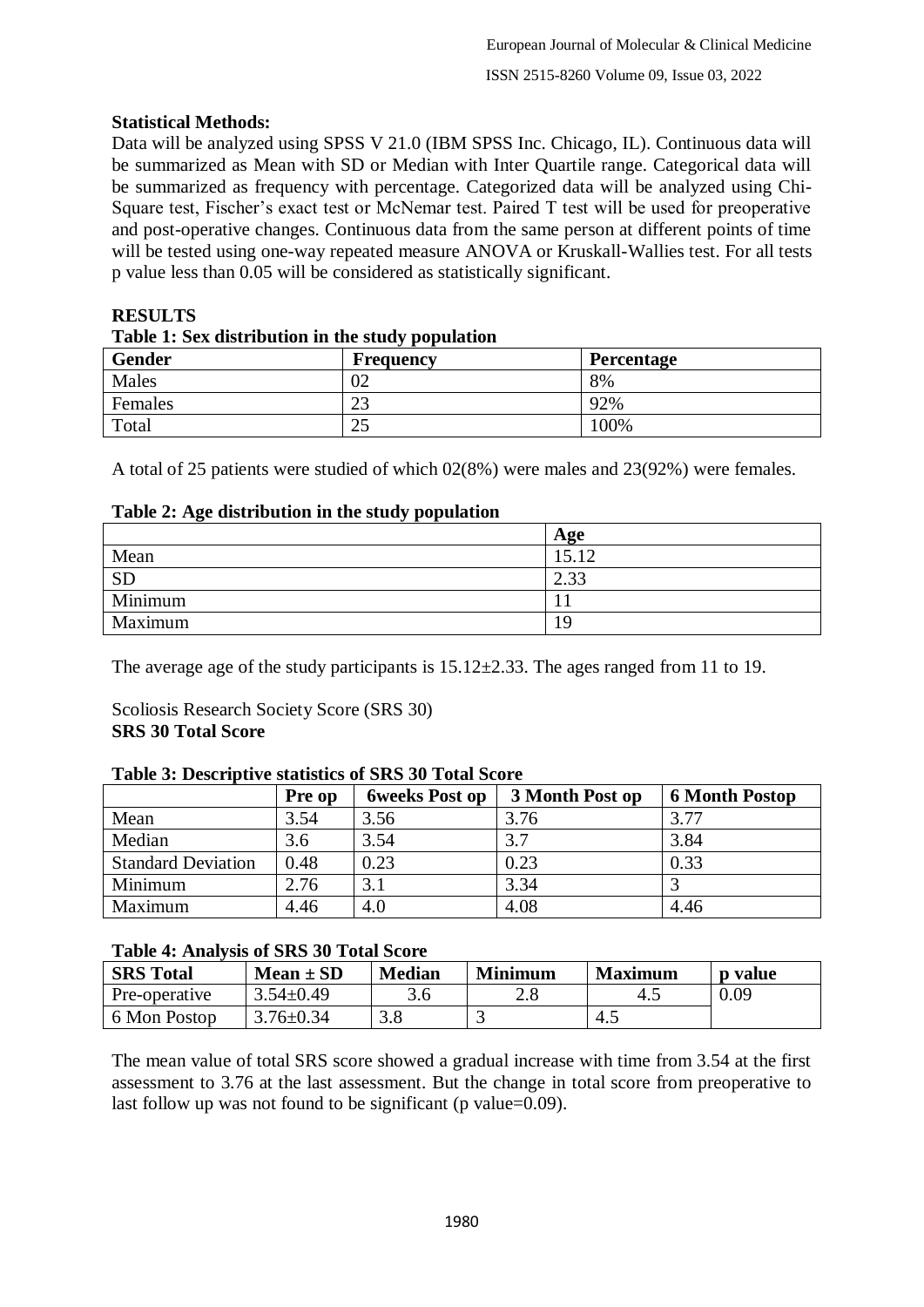

#### **SRS 30 Score (Function/Activity)**

**Figure 1: Change in SRS – Function/Activity score over time**

| <b>Table 5: Analysis 01 SKS – Function/ACTIVIty score over thine</b> |                 |               |                |                |         |  |
|----------------------------------------------------------------------|-----------------|---------------|----------------|----------------|---------|--|
| <b>SRS</b> function                                                  | $Mean \pm SD$   | <b>Median</b> | <b>Minimum</b> | <b>Maximum</b> | p value |  |
| Pre-operative                                                        | $3.37 \pm 0.52$ |               |                | 4.8            | 0.01    |  |
| 6 Mon Postop                                                         | $3.72 \pm 0.35$ |               |                | 4.2            |         |  |

|  |  |  | Table 5: Analysis of SRS – Function/Activity score over time |  |  |
|--|--|--|--------------------------------------------------------------|--|--|
|--|--|--|--------------------------------------------------------------|--|--|

The pre-operative mean SRS score for function and post-operative mean SRS score for function was found to have a significant change (p value=0.01). SRS function score showed a definite increasing trend from 3.37 at first assessment to 3.72 at last assessment. A slight dip in the score was seen at 6 week post op assessment.



**Figure 2: Change in SRS – Pain score over time**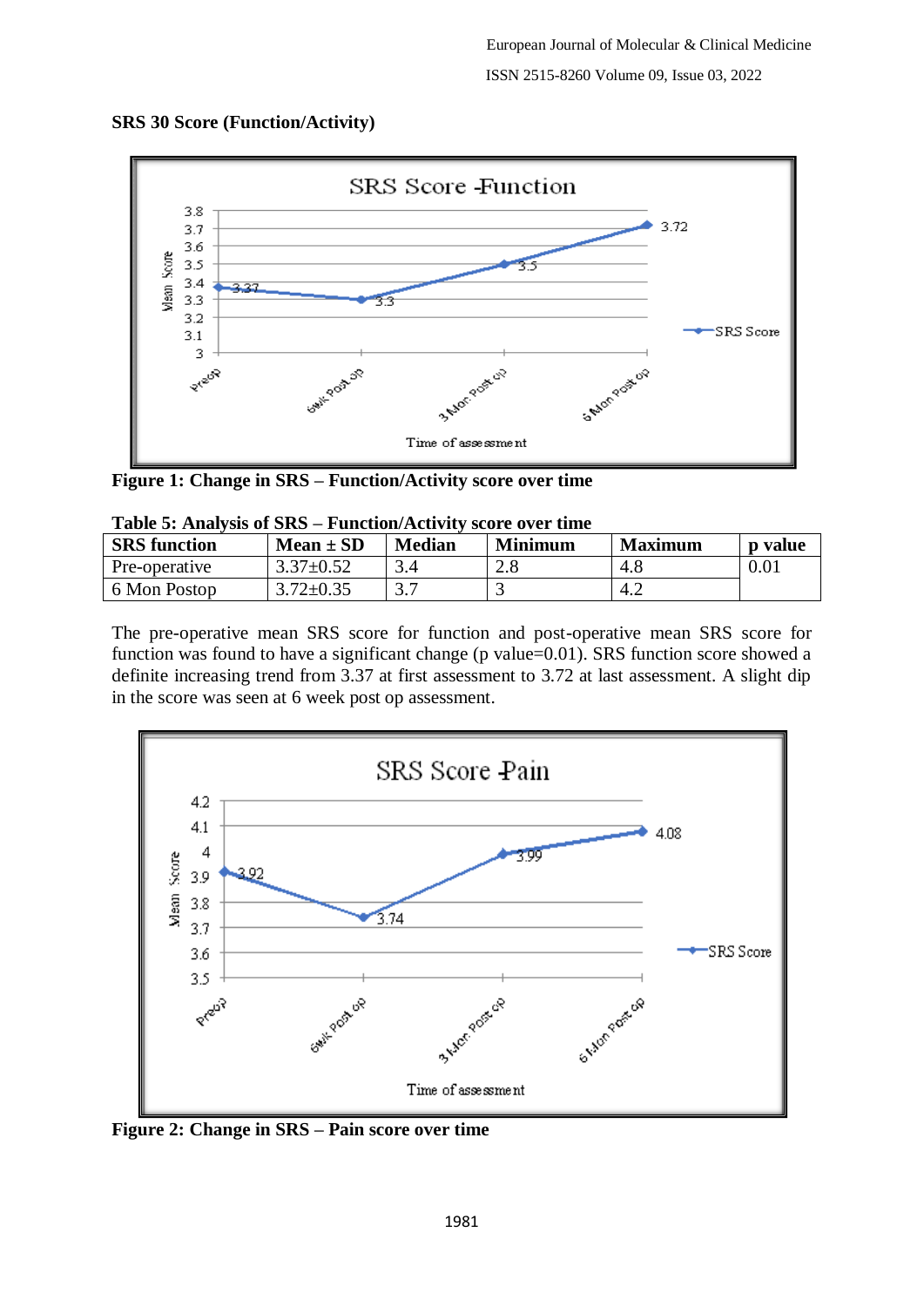| <b>SRS Pain</b> | $Mean \pm SD$   | <b>Median</b> | <b>Minimum</b> | <b>Maximum</b> | <b>p</b> value |
|-----------------|-----------------|---------------|----------------|----------------|----------------|
| Pre-operative   | $3.92 \pm 0.64$ |               | ۷.۵            |                | 0.32           |
| 6 Mon Postop    | $4.08 \pm 0.49$ | 4.2           |                |                |                |

**Table 6: Analysis of SRS – Pain score over time**

The pre-operative mean SRS score for pain and post-operative mean SRS score for pain was found to have no significant association (p value=0.32). The pre-operative SRS pain score  $(3.92\pm0.64)$  was found to be only slightly lesser compared to the last postoperative SRS pain score (4.08±0.49) value. Early post op period showed a decrease in the score which gradually increased with time.



**Figure 3: Change in SRS Self Image / Appearance score over time**

| Table 7: Analysis of SRS – Self Image / Appearance score over time |                 |               |                |                |         |
|--------------------------------------------------------------------|-----------------|---------------|----------------|----------------|---------|
| <b>SRS</b> self-image                                              | $Mean \pm SD$   | <b>Median</b> | <b>Minimum</b> | <b>Maximum</b> | p value |
| Pre-operative                                                      | $3.24 \pm 0.66$ |               |                | 4.8            | 0.029   |
| 6 Mon Postop                                                       | $3.66 \pm 0.41$ | 3.6           | 2.9            | 4.3            |         |

| Table $T$ . Analysis of $S\mathbb{R}S = S$ en Thiage / Appearance score over this |                 |               |         |                |         |
|-----------------------------------------------------------------------------------|-----------------|---------------|---------|----------------|---------|
| <b>SRS</b> self-image                                                             | $Mean \pm SD$   | <b>Median</b> | Minimum | <b>Maximum</b> | p value |
| Pre-operative                                                                     | $3.24 \pm 0.66$ |               |         | 4.8            | 0.029   |
| 6 Mon Postop                                                                      | $3.66 \pm 0.41$ | 3.6           | 2.9     | -4.            |         |



**Figure 4: Change in SRS - Mental Health**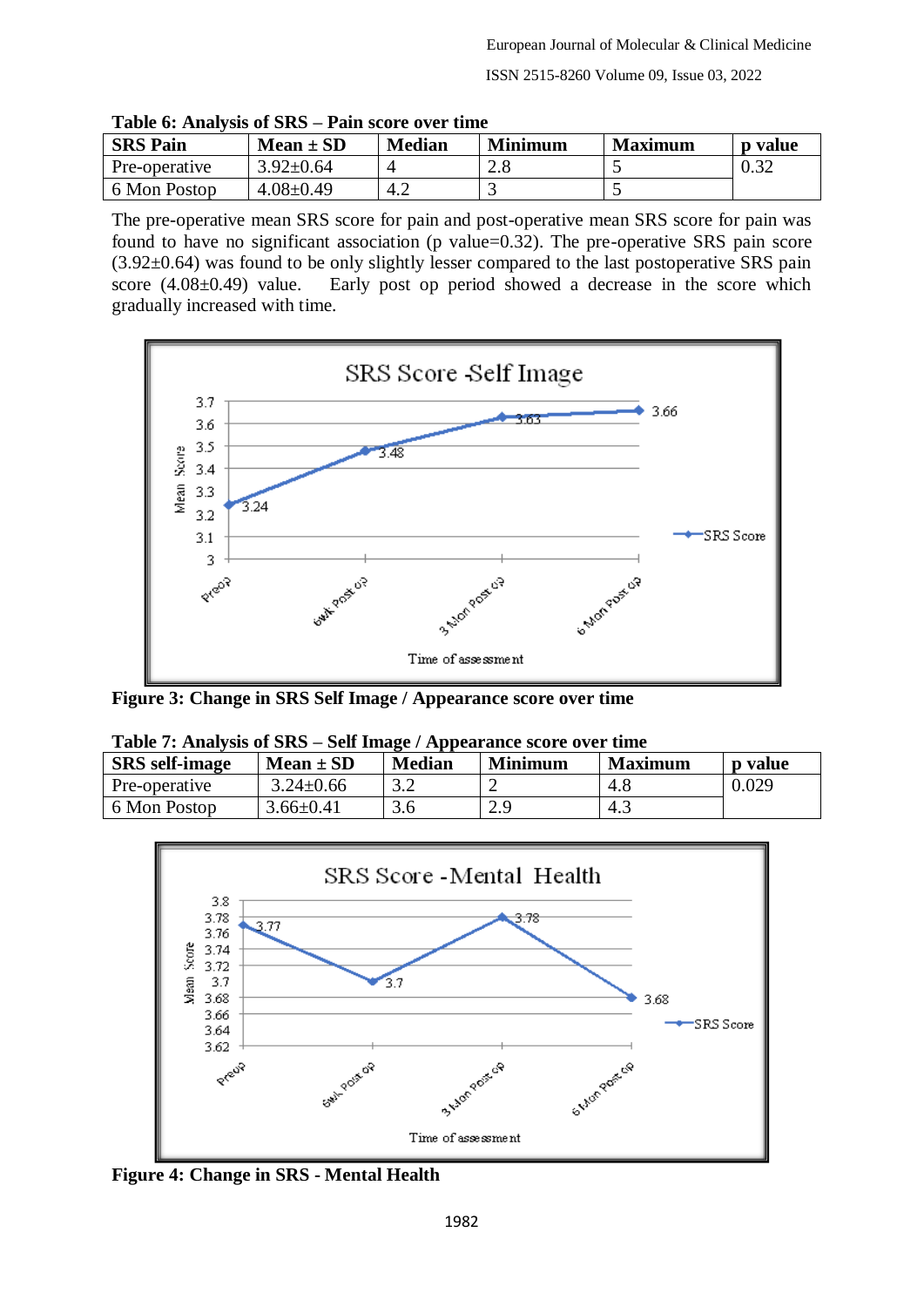The pre-operative SRS self-image score and 6 month post-operative SRS self-image score is found significant (p value=0.029). The pre-operative SRS self-image score  $(3.24 \pm 0.66)$  is found much lesser compared to the post-operative SRS self-image score (3.66±0.41) value. Self-image scores showed a rising trend throughout the post op assessment.

| <b>SRS</b> mental health | $Mean \pm SD$   | <b>Median</b> | <b>Minimum</b> | <b>Maximum</b> | <b>p</b> value |
|--------------------------|-----------------|---------------|----------------|----------------|----------------|
| Pre-operative            | $3.77 \pm 0.62$ |               | ∠…             | 4.8            | 0.526          |
| 6 Mon Postop             | $3.68 \pm 0.53$ |               | 2.4            | 4.8            |                |

|  |  |  | Table 8: Analysis of SRS - - Mental Health |
|--|--|--|--------------------------------------------|
|--|--|--|--------------------------------------------|

The pre-operative SRS mental health score and post-operative last follow up SRS mental health score is not significantly associated (p value=0.526). The pre-operative SRS mental health score  $(3.77\pm0.62)$  is found slightly higher compared to the 6 months postoperative SRS mental health score (3.68±0.53) value. Mental health scores showed fluctuating levels at different times of assessment.

|  |  |  | Table 9: Analysis of SRS – satisfaction score |
|--|--|--|-----------------------------------------------|
|--|--|--|-----------------------------------------------|

| <b>SRS</b> satisfaction | $Mean \pm SD$   | <b>Median</b> | <b>Minimum</b> | <b>Maximum</b> | <b>p</b> value |
|-------------------------|-----------------|---------------|----------------|----------------|----------------|
| Pre-operative           | $3.37 \pm 0.70$ | J.J           |                | 4.1            | 0.101          |
| 6 Mon Postop            | $3.72 \pm 0.58$ |               | ، ، ،          |                |                |

The pre-operative SRS satisfaction with management score and 6-month postoperative SRS satisfaction score is not significant (p value=0.101). The pre-operative SRS satisfaction score  $(3.37\pm0.70)$  is found slightly lesser compared to the post-operative SRS satisfaction score  $(3.72\pm0.58)$  value. The satisfaction levels showed a decline in value towards the later stages of assessment.

| <b>MCID</b> | <b>Sagittal imbalance</b> | <b>Total</b>  |    |
|-------------|---------------------------|---------------|----|
|             | <b>Present</b>            | <b>Absent</b> |    |
| Absent      |                           | UΙ            |    |
| Present     | 06                        | 07            |    |
| Total       | $\overline{\phantom{0}}$  | 08            | 25 |

**Table 10: Analysis of MCID and Sagittal Balance**

Relative Risk =  $0.4034$  with 95% CI 0.2013 to 0.8081 (p value = 0.01)

There is a significant association between sagittal imbalance and minimum clinically important difference as p value is 0.03. The probability of having a minimum clinically important difference reduces with the presence of sagittal imbalance as evidenced by a relative risk of 0.40.

Percentage of people with sagittal imbalance having minimum clinically important difference in SRS score is 35.3% while percentage of those who had a sagittal balance post operatively and had MCID is 87.5%.

## **DISCUSSION**

Scoliosis is a three-dimensional spinal deformity with lateral curvature and fixed vertebral rotation. Adolescent idiopathic scoliosis is the most common form of idiopathic scoliosis where in the age of onset is beyond 10years and before the attainment of skeletal maturity.<sup>[4]</sup> Earlier treatment modalities especially surgical correction was more focused on the coronal plane deformity correction while recent studies have thrown light on the importance of sagittal plane correction.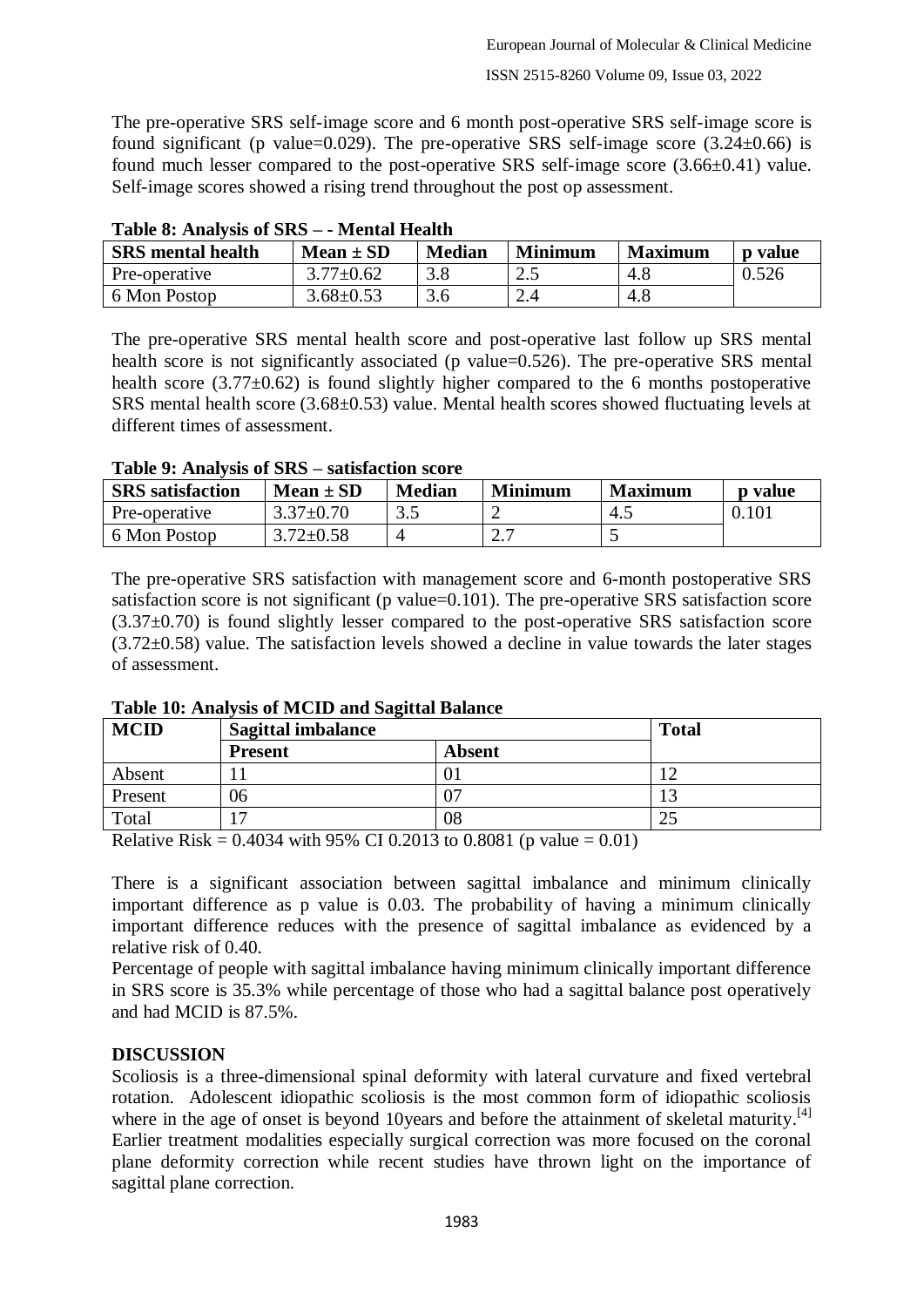A mutual articulation between the pelvis and spine in order to balance the head, maintain a horizontal gaze and keep a stable standing position with minimum expenditure of energy is what is called as sagittal balance.<sup>[5]</sup>

On assessing the clinical outcome with the scoliosis research society scoring we noted significant improvement in the function (activity) and self-image (appearance) modalities of the score while the total score, mental health, pain and satisfaction modalities did not show a significant change. Post-operative sagittal imbalance showed a significant association with minimum clinically important difference in total score. It was seen that sagittal imbalance is a risk factor for not attaining a minimum clinically important difference in total score there by proving the hypothesis that inadequate sagittal profile obtained post operatively is a cause for the poor function outcome in adolescent idiopathic scoliosis patients treated surgically.

25 participants were enrolled in the study who had ages ranging from 11 to 19 with mean age of 15.12. Of this 92% were females and 8% males showing a female to male ratio of 10.2:1. This is in parlance with the established gender ratio of 10:1 when curves more than 30degress as considered as per Sud A et al.<sup>[5]</sup>

#### **SRS 30 Score**

Scoliosis Research Society score version 30 is a systematically designed tool to assess the functional outcome and health related quality of life in adolescent idiopathic scoliosis patients. It assess the functional outcome in five modalities namely function, pain, self-image, mental health and satisfaction.

The total SRS score obtained in preoperative assessment and post-operative assessment at the final follow up at 6 months post op were  $3.54\pm0.49$  and  $3.76\pm0.34$  respectively, but the change was not statistically significant  $(p=0.09)$ . It was slightly less than the mean value stated for normal adolescents  $(4.0 \pm 0.4)$  as per Verma et al.<sup>[11]</sup> The change in mean value  $(3.37\pm0.52$  to 3.72 $\pm$ 0.35) for function was significant (p=0.01) and was almost near normal value as per Verma et al,<sup>[11]</sup> (3.9  $\pm$  0.4). Self-image also showed a significant increase  $(p=0.029)$  from 3.24±0.66 to 3.66±0.41. Normal value as per Verma et al,<sup>[11]</sup> is 3.9 ± 0.6. Pain, mental health and satisfaction with management did not show significant changes ( $p =$ 0.32, 0.53, 0.10 respectively) when they changed from  $3.92\pm0.64$  to  $4.08\pm0.49$ ,  $3.77\pm0.62$  to 3.68±0.53 and 3.37±0.70 to 3.72±0.58 respectively. Normal adolescents showed a pain and mental health domain mean scores of  $4.3 \pm 0.6$  and  $3.7 \pm 0.6$  respectively as per Verma et  $al.$ <sup>[11]</sup>

Findings of our study was in agreement with the findings of Chaib et  $al$ ,  $[12]$  where in post operatively a significant change in function  $(p=0.01)$  and self-image domains  $(p=0.04)$  were seen. But it differed partially from the findings in study by Rushton et  $al$ ,  $[13]$  which was suggestive of change in pain and self-image domains. Study by Elnady et  $al$ ,  $[14]$  showed a significant ( $p < 0.001$ ) change in total SRS score from 2.8 to 3.7. But this could be because they considered only curves more than 70 degrees in their study.

An improvement in the total SRS score to a level of minimum clinically important difference was seen in 52%. This is similar to the study by Liu et al,  $^{[15]}$  where an improvement of such level was seen in 43% to 74% in different domains and 58% seen in total score.

#### **Functional outcome and Sagittal Balance:**

A statistically significant association has been observed between the functional outcome measured with SRS 30 score (total score was initially assessed for a minimum clinically important difference (MCID) of 0.4) and the presence of a sagittal imbalance. A significant association between those without MCID and those with sagittal imbalance post operatively was seen with p value of 0.03. The relative risk measured was 0.4034 with 95% CI (0.2013 to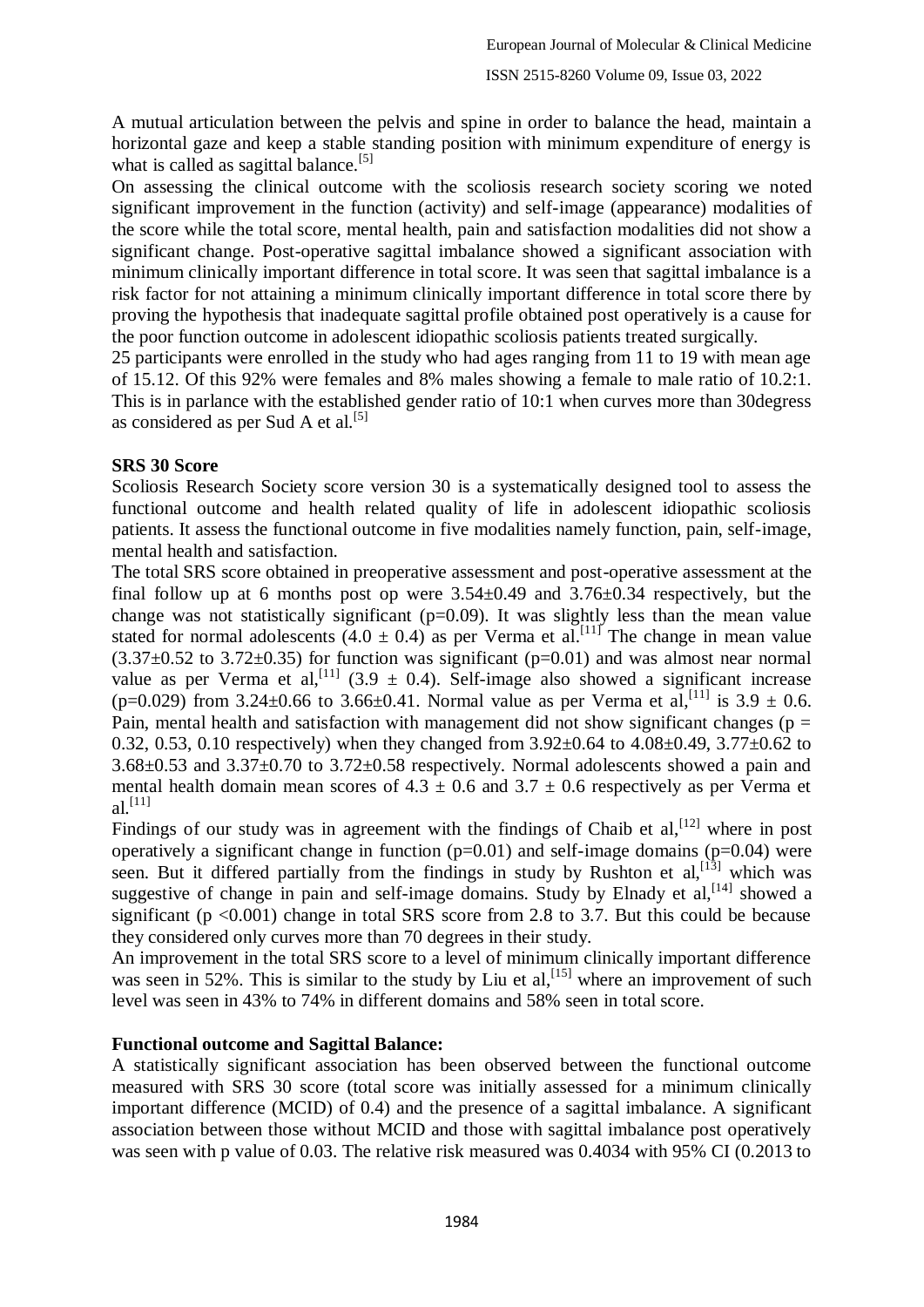0.8081). So it indicates that there is an inverse relation between a significant improvement in SRS score and post-operative sagittal imbalance.

In other words obtaining a sagittal balance post operatively increases the chances of having a better functional outcome. To the best of our knowledge this is the first study that assesses the influence of sagittal balance on the functional outcome measured with a SRS 30 questionnaire in adolescent idiopathic scoliosis patients treated surgically. Studies on the health related quality of life (HRQOL) following surgery in adult spinal deformities also has had similar results with post-operative sagittal alignment influencing the functional outcome. Schwab et al,<sup>[15]</sup> had shown a significant ( $p=0.05$ ) relation of SRS score with sagittal alignment in adult spinal deformity.

## **CONCLUSION**

There is a significant association between the post-operative sagittal imbalance and a considerable change in the functional outcome of adolescent idiopathic scoliosis patients treated surgically. Postoperative sagittal balance is of paramount importance. Hence the poor functional outcome in adolescent idiopathic scoliosis patients treated surgically could possibly be because of the attainment of inadequate sagittal profile also.

## **REFERENCES**

- 1. Canale S, Beaty J, Campbell W. Campbell's operative orthopaedics. 12th ed. St. Louis, Mo.: Mosby; 2012.
- 2. Weiss HR, Goodall D. The treatment of adolescent idiopathic scoliosis (AIS) according to present evidence. A systematic review. European journal of physical and rehabilitation medicine. 2008 Jun;44(2):177-93.
- 3. Konieczny MR, Senyurt H, Krauspe R. Epidemiology of adolescent idiopathic scoliosis. Journal of children's orthopaedics. 2013 Feb 1;7(1):3-9.
- 4. Sud A, Tsirikos AI. Current concepts and controversies on adolescent idiopathic scoliosis: Part I. Indian journal of orthopaedics. 2013 Mar;47(2):117.
- 5. Clement JL, Geoffray A, Yagoubi F, Chau E, Solla F, Oborocianu I, Rampal V. Relationship between thoracic hypokyphosis, lumbar lordosis and sagittal pelvic parameters in adolescent idiopathic scoliosis. European Spine Journal. 2013 Nov 1;22(11):2414-20.
- 6. Mac-Thiong JM, Labelle H, Berthonnaud E, Betz RR, Roussouly P. Sagittal spinopelvic balance in normal children and adolescents. European Spine Journal. 2007 Feb 1;16(2):22734.
- 7. Vedantam R, Lenke LG, Keeney JA, Bridwell KH. Comparison of standing sagittal spinal alignment in asymptomatic adolescents and adults. Spine. 1998 Jan 15;23(2):211-5.
- 8. Dumpa SR, Shetty AP, Aiyer SN, Kanna RM, Rajasekaran S. Reciprocal Changes in Sagittal Alignment in Adolescent Idiopathic Scoliosis Patients Following Strategic Pedicle Screw Fixation. Asian spine journal. 2018 Apr 1;12(2):300-8.
- 9. Bago J, Perez-Grueso FJ, Les E, Hernandez P, Pellise F. Minimal important differences of the SRS-22 Patient Questionnaire following surgical treatment of idiopathic scoliosis. European Spine Journal. 2009 Dec 1;18(12):1898.
- 10. Crawford III CH, Glassman SD, Bridwell KH, Berven SH, Carreon LY. The minimum clinically important difference in SRS-22R total score, appearance, activity and pain domains after surgical treatment of adult spinal deformity. Spine. 2015 Mar 15;40(6):377-81.